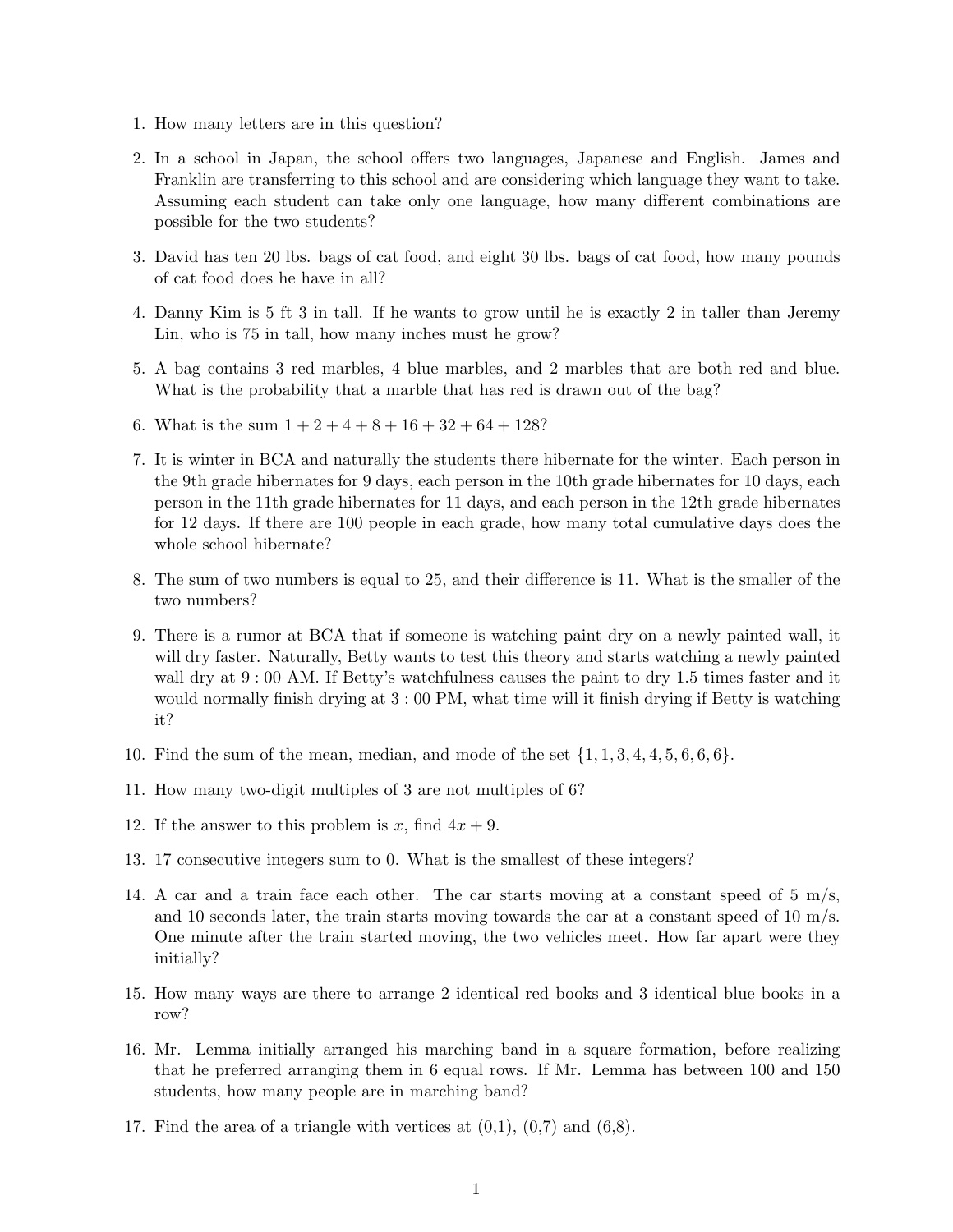- 18. On the planet Robzha, each day is 8-hours. The Robzhanians use an 8-hour clock, with each hour being 75 minutes long. If, on both the planet Earth and the planet Robzha, the current time is 7:57, after how many minutes will it be 7:57 on both planets again?
- 19. How many lines of symmetry does a regular octagon have?



- 20. A group of students are running around a square racetrack and the first to visit the four corners wins the race. Robin is an inefficient cheater and decides to run from corner 1 to corner 2 to corner 4 and then to corner 3 while normal runners run the corners in order from 1 to 4. How much further does Robin have to run over the other runners to finish the race?
- 21. If the mean of the numbers  $3, 7, 5$ , and  $2x$  is x, find x.
- 22. ABCD is a quadrilateral with right angles at B and D,  $AB = 7$ ,  $BC = 24$ ,  $CD = 20$ , and  $DA = 15$ . What is the area of this quadrilateral?
- 23. If n is an integer that evenly divides into  $n + 4$ , find the sum of all possible values of n.
- 24. Paula is trying to paint a house in 40 minutes, but it would take her one hour to complete this task. However, she has a helper, Abhiram, who, when working with her, paints just fast enough to finish painting the house in exactly 40 minutes. If both Paula and Abhiram work at constant speeds, how long would it take Abhiram to paint a house alone (in minutes)?
- 25. How many ways are there to arrange sedans, SUVs, and semitrucks in a parking lot of 10 side by side spaces if a sedan takes up 1 space, an SUV takes up 2 spaces, and a semitruck takes up 4 spaces? (The order in which they are arranged does not matter)
- 26. In a new game called Kopemon, a Kopemon called Kipachu uses an attack called Shocking Thunder, which does 100 damage. However, there is a 10% chance that it will be ultraeffective! and do double the damage. What is the average damage that can be done by a Kipachu's Shocking Thunder?
- 27. What is the probability of rolling a 2 or a 5, but not both, when rolling a pair of standard, six-sided dice?
- 28. If 0.108108108... can be written in simplest form as a fraction  $\frac{a}{b}$ , find  $a + b$ .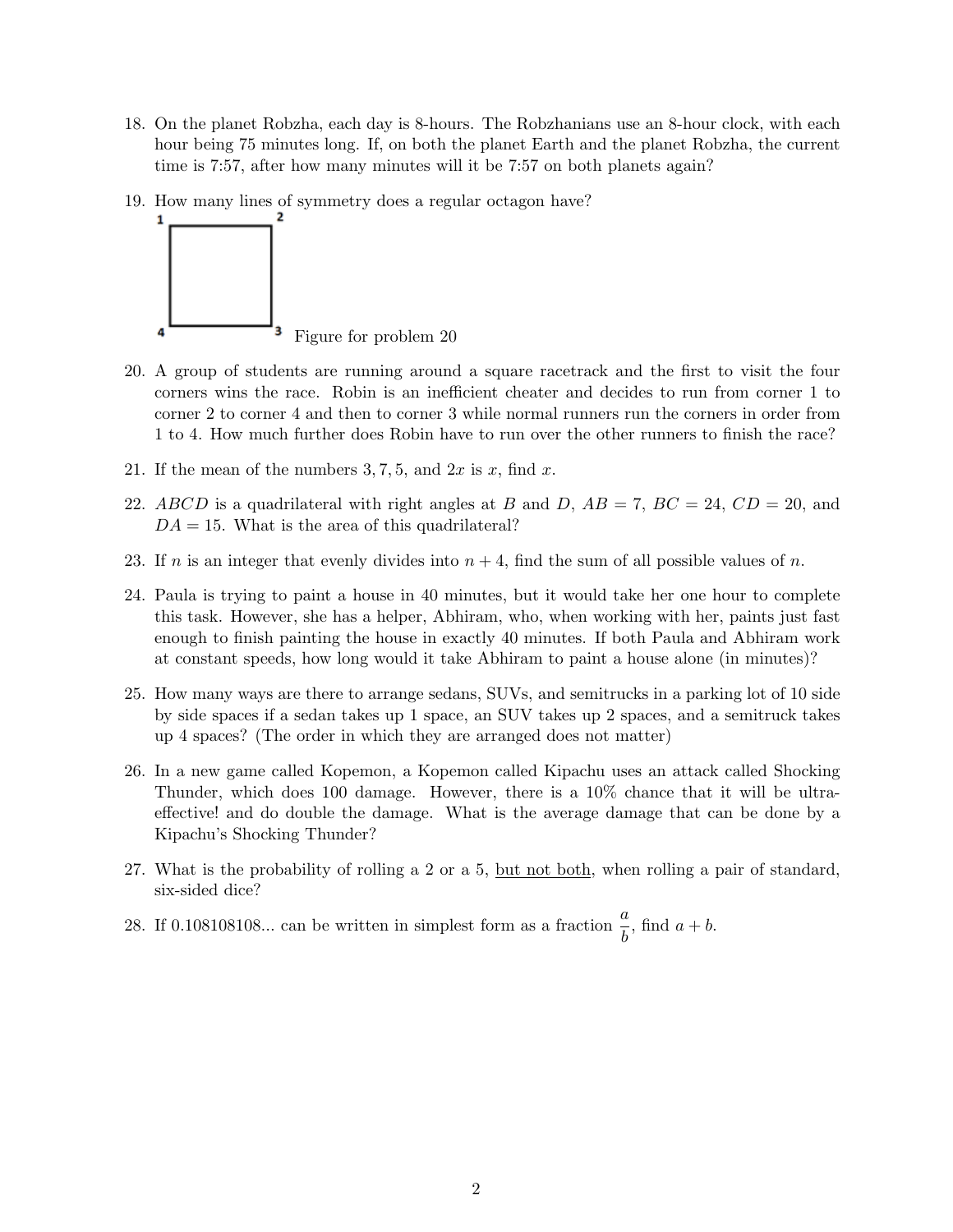For problems 29 through 32, fill in the following crossword puzzle, putting a single digit in each box.



- 29. (1 across) A perfect cube
- 30. (1 down) A perfect square
- 31. (2 down) A multiple of 8
- 32. (3 across) A multiple of 13
- 33. How many positive integers less than 48 are relatively prime to 48? Note that two integers are relatively prime if their greatest common divisor is 1.
- 34.  $\triangle ABC$  has area 171, and a  $\overline{DE}$  is parallel to  $\overline{AB}$  such that  $\frac{DE}{AB} = \frac{1}{3}$  $\frac{1}{3}$ . What is the area of quadrilateral DEAB?
- 35. A rectangle ABCD has  $AB = 6$  and  $BC = 8$ . Two points, E and F, are on  $\overline{AB}$  such that  $AE = EF = FB = 2$ , and one point, G, is on  $\overline{CD}$  such that  $CG = GD = 3$ . What is the ratio of the area of ABCD to the sum of the areas of  $\triangle DEG$  and  $\triangle GFC$ ?
- 36. A happy pair of numbers is pair of two numbers such that each digit in one number is exactly one greater than the corresponding digit in the second number. For example, 1283 and 2394 are a happy pair. The sum of two numbers in a certain happy pair is 5823. What is the larger number?
- 37. Matt and Andrew start to have a game of catch on a perfectly linear path while separated by 20m. Andrew accidentally throws the ball too hard and it bounces off Matt, ricocheting back at double the speed. The moment the ball left his hand, Andrew started running in the opposite direction at a fixed speed of  $6 \text{ m/s}$ . If the ball hits Andrew after 8 seconds, how fast did Andrew initially throw the ball?
- 38. What is the surface area of a sphere with radius 10?
- 39. Izzy is thinking of a 3-digit number with all non-zero digits. When she squares each of its digits and adds them up, she gets exactly twice the sum of the digits. What is the number?
- 40. Andrew Cho needs to choose two new people for his band, the Chonas Brothers. He needs to choose these people from a group of 4 girls and 5 boys, where at least one person chosen is a boy. How many different pairs of people can he choose?